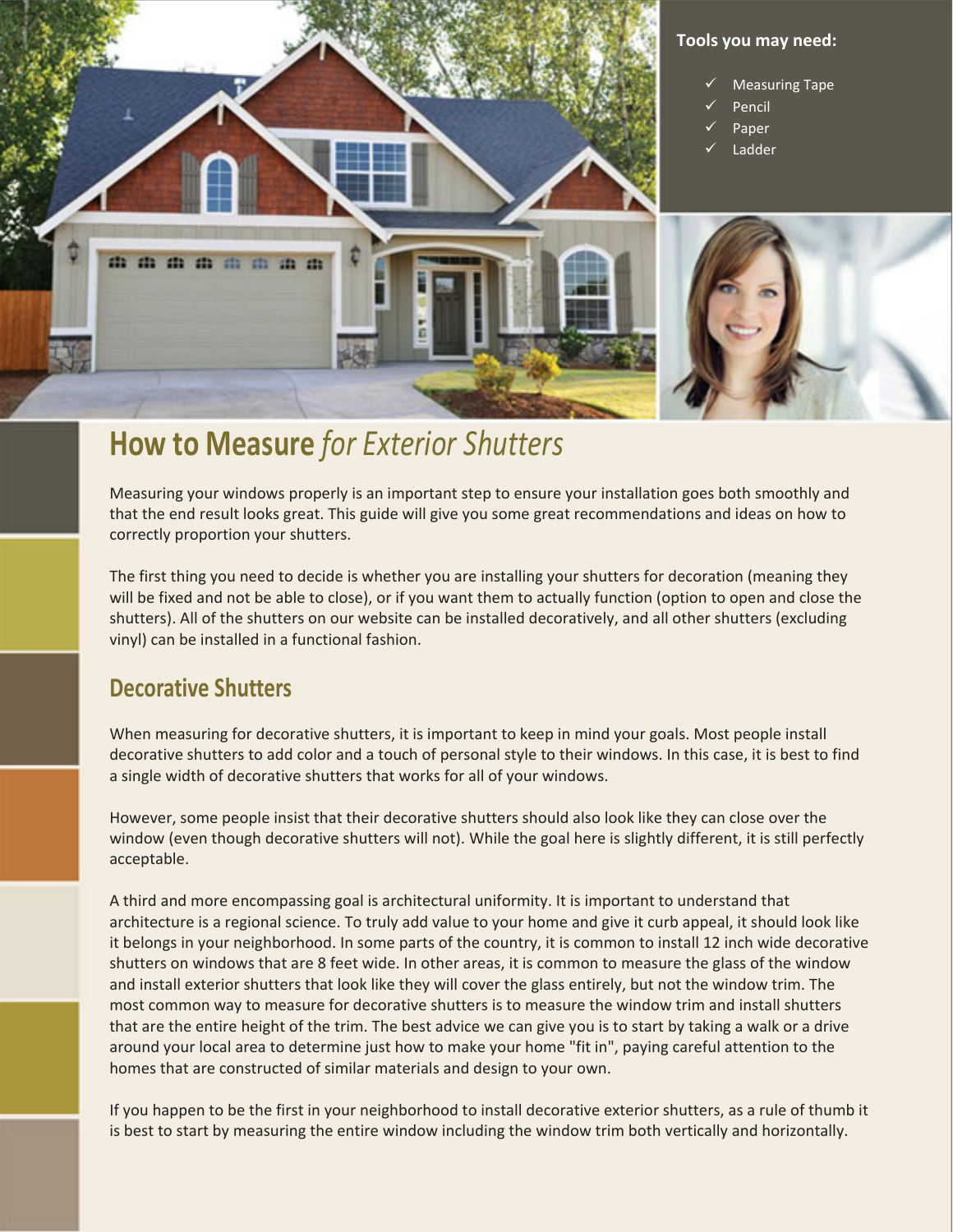

### **Shutter Width**

| <b>Window Width</b> | <b>Recommended width</b>                | <b>Window Width</b> | <b>Recommended Width</b> |
|---------------------|-----------------------------------------|---------------------|--------------------------|
| 18" or smaller      | 5%" or 8%"                              | 40" to 43"          | 141/2", 15", or 161/2"   |
| 18" to 24"          | 9", 9¼", or 11"                         | 43" to 48"          | $16\frac{1}{2}$ "        |
| 24" to 28"          | 12"                                     | 48" to 50"          | 161/2" or 18"            |
| 28" to 36"          | 12", 141/2", or 15"                     | 50" or larger       | 18"                      |
| 36" to 40"          | 14 <sup>1</sup> / <sub>2</sub> " or 15" |                     |                          |
| 40" to 43"          | 141/2", 15", or 161/2"                  |                     |                          |
| 43" to 48"          | $16\frac{1}{2}$                         |                     |                          |
| 48" to 50"          | 161/2" or 18"                           |                     |                          |
| 50" or larger       | 18"                                     |                     |                          |

In choosing the width of your exterior shutters, you should take into consideration the width of the window and the distance the windows are spaced apart. It is generally best to find a single width that works for all of your windows. The width that usually works best is between 25% and 33% of the total width of your window including the window trim. Refer to the chart at the right.

When using vinyl shutters on windows that are wider than 50 inches, we recommend using double wide vinyl shutters. However, if you prefer not to use the bi-fold shutter style, you can use 18" wide shutters and it will still look reasonably well.

If you prefer to make your outside shutters look like they will close over the windows, find a width that is close to 50% of the size of the glass and window frame only, excluding the window trim. Since vinyl shutters don't have that much flexibility in terms of shutter width, it is best to err on the side of the exterior shutters being narrower than 50% of the window width.

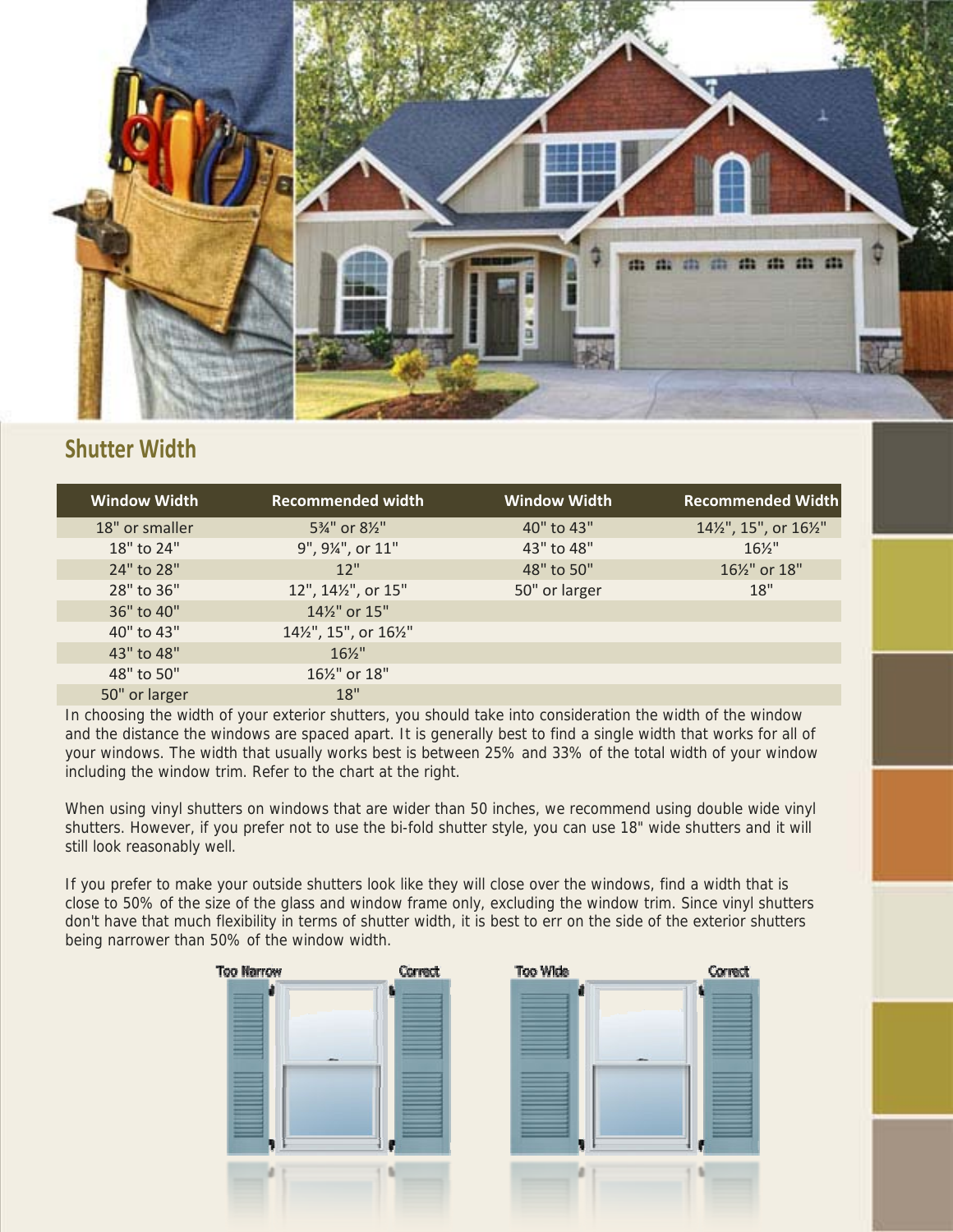

## **Shutter Height**

In most cases, the height of decorative shutter that is most appropriate is from the top to the bottom of the window trim. If there is a sill at the bottom of the window and you are installing vinyl shutters, it is important to leave a gap of at least 1/4 inch to allow the vinyl material to expand and contract. This of course does not apply to other shutter materials.

Many homes are constructed with different heights of windows on the first floor than on the second floor. Be sure to measure every window before placing your order for exterior shutters.

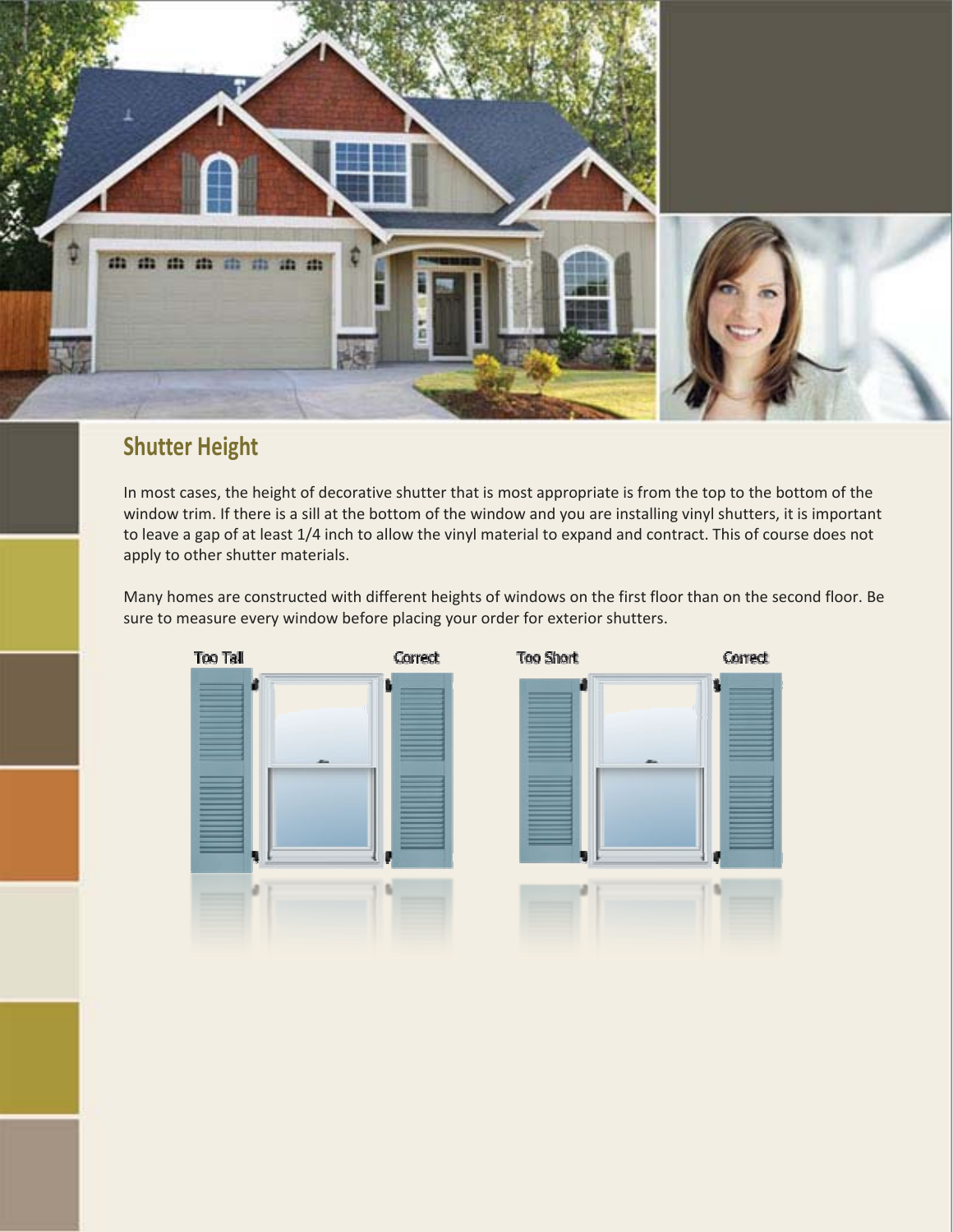

## **Operable Shutters**

To make your shutters actually function you need to be more careful when you take your window measurements. Take the time to measure accurately as this will ensure the shutters function the way you expect.

Measure your windows as if the shutters were actually closed over them. Measuring windows for operable shutters requires that you measure both width and height at 3 different points because many windows are not perfectly square. Typically, you will want the shutter to cover some part of the window trim in addition to the window frame and glass. On a brick home with recessed windows you will typically want the functional shutter to cover the entire opening in the brick, not just the window itself.

## **Shutter Width**

Measure for the shutter width at the top, middle, and bottom of the window from the left side to the right side as shown in the diagram. If the widths at each of these points are not the same, use the SMALLEST measurement of the three.

This measurement is then divided by 2 to give you your operable shutter width. For example, if your window width measurement is 31" wide at its narrowest point, you should order 15½" wide shutters  $(31 \div 2 = 15.5)$ .

## **Shutter Height**

Measure for the shutter height at the left side, middle, and right side of the window opening from the top of the window to the bottom excluding any window sill. If the heights vary at each of these points, use the SMALLEST of the three measurements. This measurement will be the height of the shutter you need to order.

#### Measuring Window Width



#### Measuring Window Height